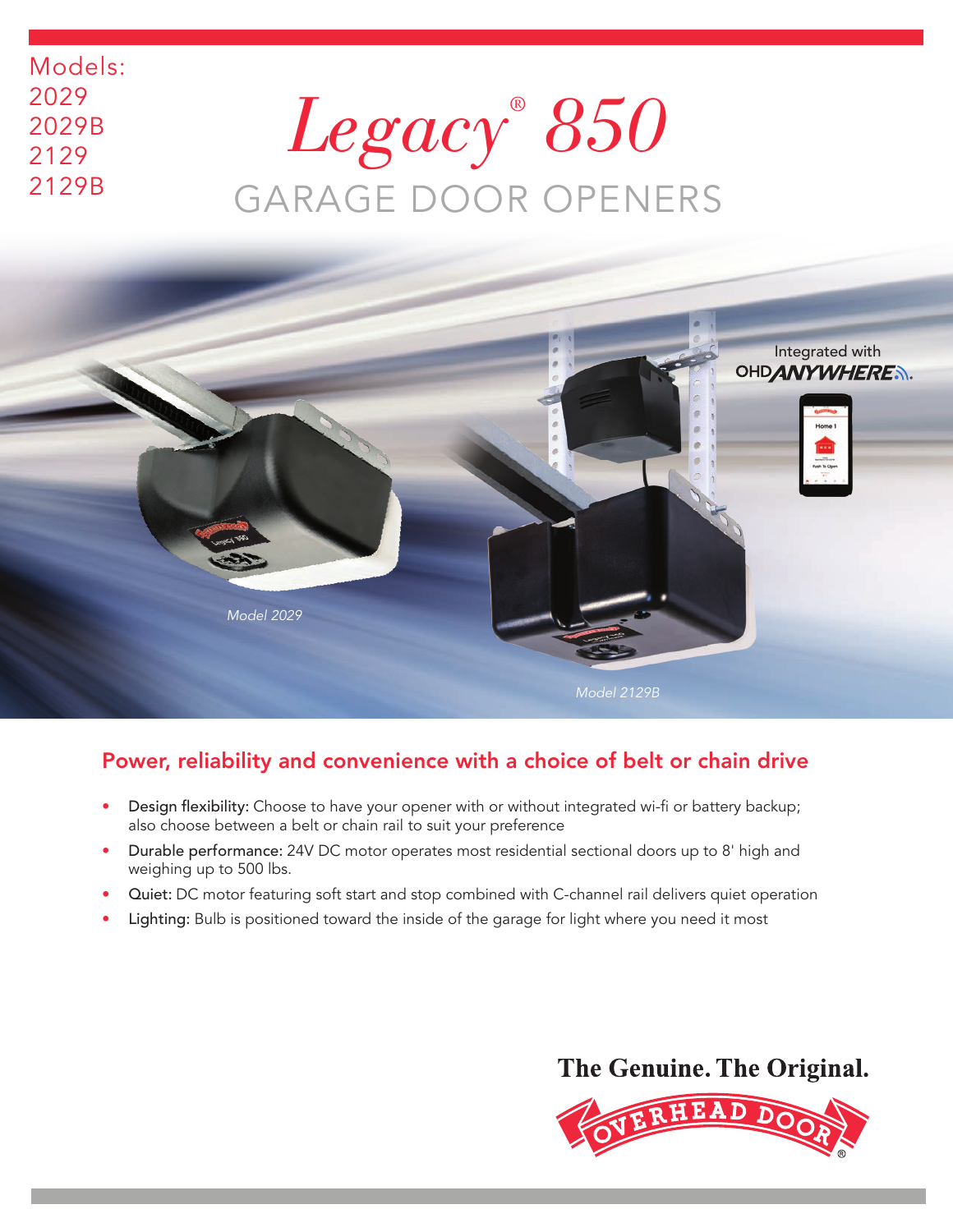## **Standard features and benefits**

#### DC power

DC motor operates with variable speeds for soft start and stop; providing smooth, quiet operation and less wear and tear on your garage door.

#### CodeDodger® access security system

Selects a code from billions of combinations each time a remote or wireless keypad are used. Helps prevent piracy of the radio signal for the utmost in security.

#### Easy programming

Quick, simple limit setting for faster installation.

#### Auto seek dual frequency range

The opener listens for both the 315 or 390 MHz frequency emitted by the remote or wireless keypad, allowing reliable operation and reducing frequency interference.

#### Self-diagnostic Safe-T-Beam® System

When objects pass through the infrared beam, the door automatically stops closing and then reverses.

#### C-channel rail

Operator rail designed for strength; conceals rotating belt or chain for better aesthetics.

#### Lighting system

Optional Overhead Door™ LED bulb available. 60 Watt max if incandescent bulbs used.

#### Compatible with both HomeLink® and Car2U® systems

Works with current and all previous versions. No additional external repeater kit or compatibility bridge needed.

#### Models 2129/2129B

#### Smart garage door openers integrated with OHD Anywhere®

Remotely monitor and control your sectional garage door from almost anywhere with your smart device.\* OHD Anywhere® is compatible with most iOS and Android mobile devices. Features include:

• Ability to monitor the door position (open or closed) and any change to the position

- Allows multiple user accounts to give others virtual access to your garage door
- Ability to know if an authorized user is operating the door with the OHD Anywhere® app
- Time-based features allow you to schedule door operation
- Maintains access history report for each opener
- The OHD Anywhere® app allows control of multiple OHD Anywhere® Wi-Fi integrated garage door openers

#### Models 2029B/2129B

#### Battery Backup included

The Overhead Door™ Battery Backup unit provides peace-ofmind during a power outage. Delivers up to 50 cycles in a 24 hour period after initial power outage.



#### California Residents:

As required by California State Law SB-969, all newly installed openers must have battery backup as of 07/01/2019.



\* Limited, non-transferable warranty. See owner's manual for details.

## **Distributor services**

#### Installation

Selection of an Overhead Door™ garage door system includes expert installation and service from our professional network of over 400 distributors.

Routine maintenance Let your Overhead Door™ Distributor ensure that your

garage door system operates at peak performance year-in and out. Ask about routine system tune-ups and other professional services offered.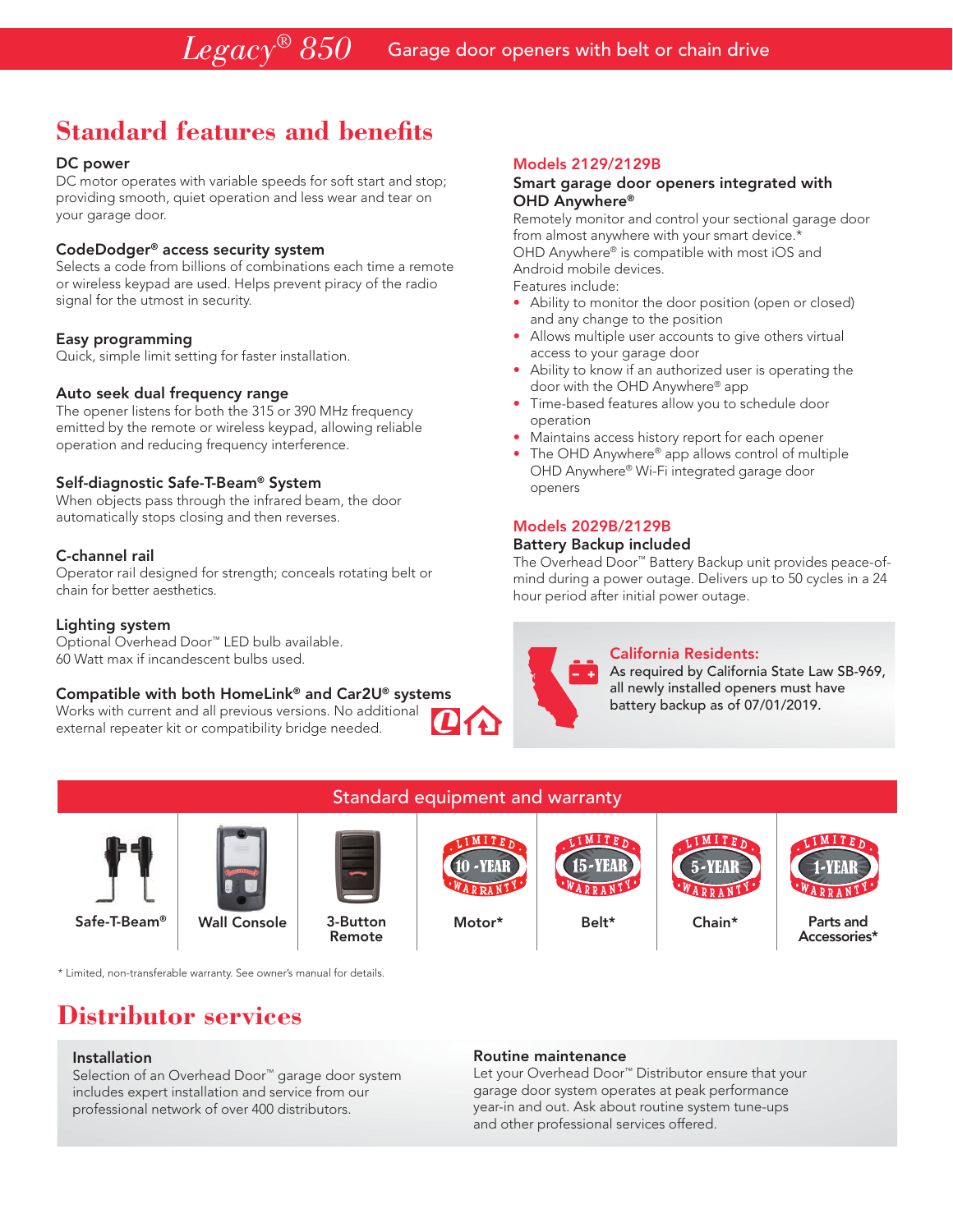## **Convenience options**

#### External OHD Anywhere®

This garage door controller gives you the ability to operate your sectional garage door with a smart device from almost anywhere. You can also check the status of your door and monitor who is using it for added peace-of-mind and control.\*

37349R

39492R



White Gray Tan Almond<br>37227R 37227S 37227T 37227U 37227S

39647R



Designed specifically for garage door openers. Reduces remote interference. Bright, long lasting LED technology. Vibration and shatter resistant.

#### Digital wireless keypad

Lighted keypad features a flip up cover and lets you control up to three garage door openers.

#### 2-button LED flashlight remote

This remote features a powerful LED flashlight and operates up to two Overhead Door® CodeDodger® equipped openers.

### 6' power cord\*\*

For high ceiling applications

\* OHD Anywhere® is designed for sectional doors only and should not be used on one-piece garage doors. \*\*Only available on Model 2029.

| Opener option comparison |                      |                      |                   |                    |
|--------------------------|----------------------|----------------------|-------------------|--------------------|
|                          |                      |                      |                   |                    |
|                          | <b>MODEL 2029</b>    | <b>MODEL 2029B</b>   | <b>MODEL 2129</b> | MODEL 2129B        |
| OHD Anywhere®            | Compatible accessory | Compatible accessory | Integrated        | Integrated         |
| <b>Battery Backup</b>    | Not available        | Standard accessory   | Not available     | Standard accessory |
| 6' power cord            | Optional upgrade     | Not available        | Not available     | Not available      |